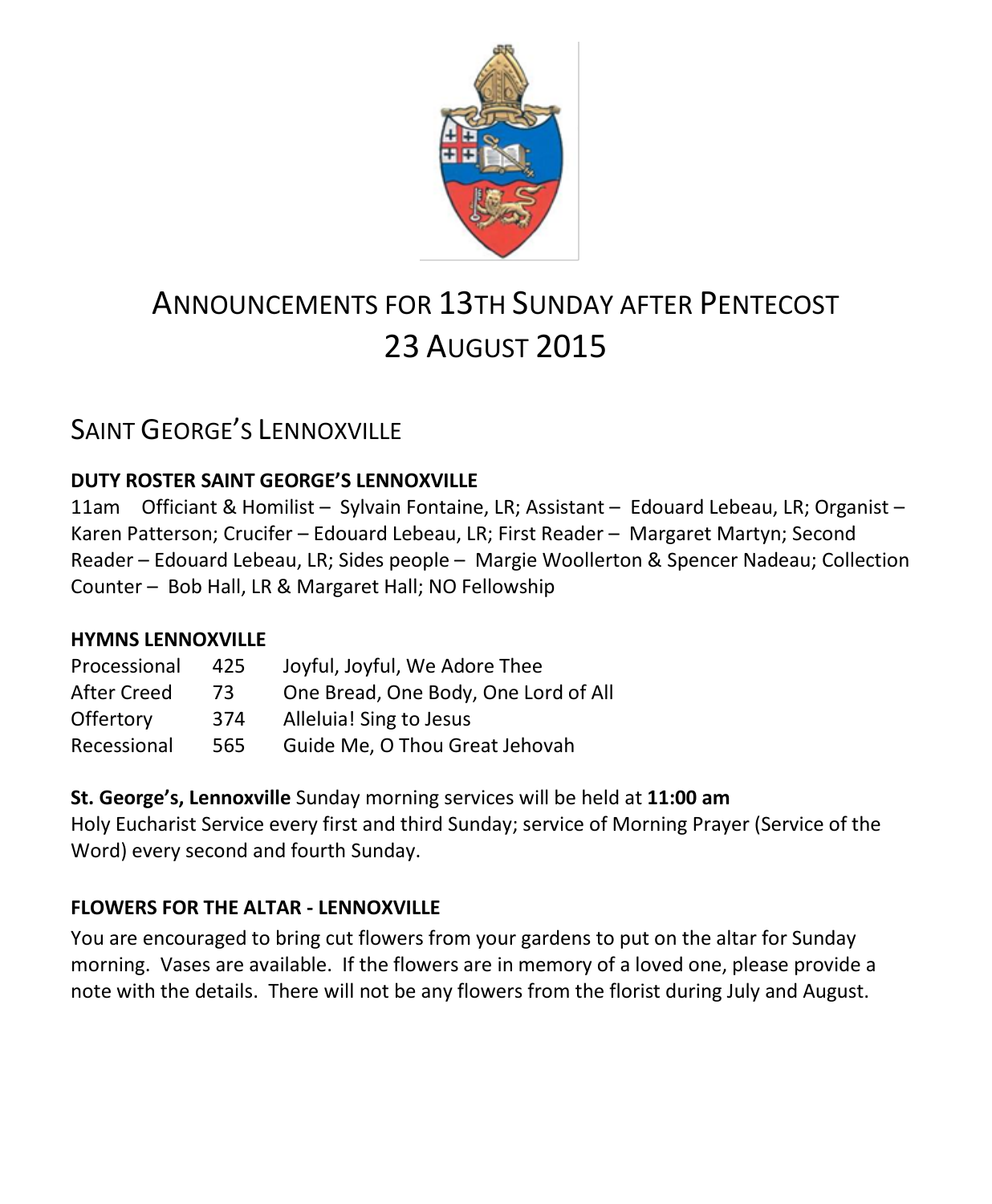# SAINT BARNABAS NORTH HATLEY

#### THE ALTAR FLOWERS THIS MORNING ARE GIVEN TO THE GLORY OF GOD AND IN LOVING MEMORY OF **THEIR PARENTS GIFT OF BRAD & ANN MITCHELL**

#### **DUTY ROSTER SAINT BARNABAS NORTH HATLEY**

9 am Officiant & Homilist – Beverly Dame, LR & Gabriel Kwenga, LR; First Reader – Page Dame; Second Reader – Jack Wilmer; Sides person – Page Dame; Organist – Louis Brouillette

**St. Barnabas, North Hatley** Sunday morning services will be held at **9:00 am** Holy Eucharist Service every first and third Sunday; service of Morning Prayer (Liturgy of the Word) every second and fourth Sunday.

In addition to the Morning Prayer Services on the  $2<sup>nd</sup>$  and  $4<sup>th</sup>$  Sundays, there will be a short half hour Eucharist at 4 pm, celebrated by Fr Edward, followed by the Fresh Start Model discussions. These discussions are aimed at helping congregations in transition understand the underlying issues that parishes wrestle with as they attempt to discern future ministry and mission. It is hoped as many members of our congregation as possible will take part in this process of discernment. Everyone will be welcomed openly and their opinions respectfully heard.

#### **The following schedule lists the topics of discussion:**

August 23rd Learning Conflict Awareness

August  $30<sup>th</sup>$  Understanding Power, Influence, Control and Authority in a congregation It is hoped as many members of our congregation will take part in these discussions. Everyone will be welcomed openly and their opinions respectfully heard.

# ON THIS WEEK

#### **DEANERY SERVICE AUGUST 30**

The Deanery Service on Sunday, August 30 will be held at 10:30 a.m. at St. George's Lennoxville (84 Queen Street). There will be Sunday School for the children.

#### **SUNDAY AUGUST 30 – SERVICES CANCELLED**

NO SERVICES on August 30 in Coaticook, Ayer's Cliff, Hatley.

North Hatley has cancelled the 9 am service; however there will be a 4 pm Eucharist service followed by the Fresh Start Model discussion.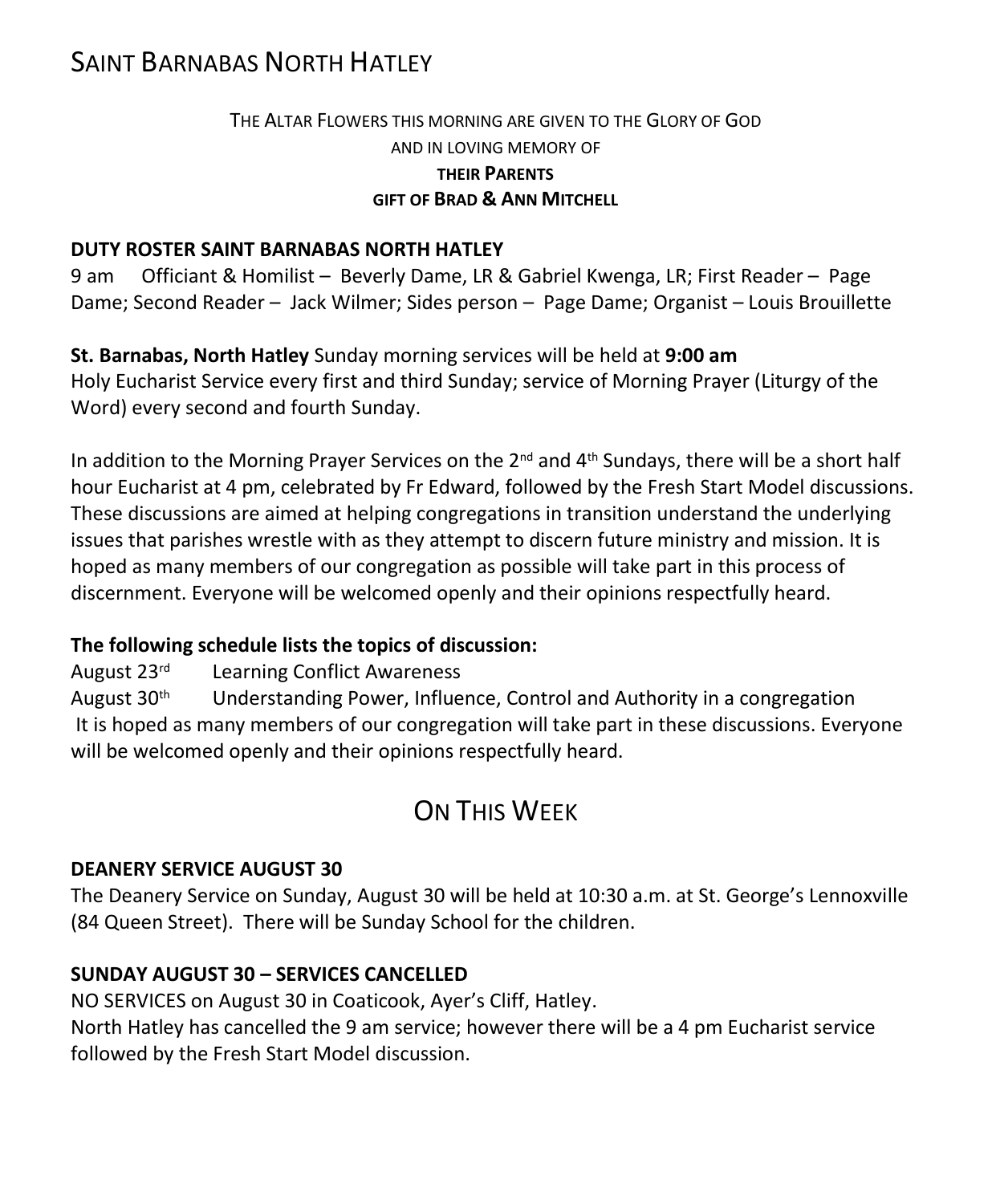#### **CONCERT – LENNOXVILLE**

Dimanche 30 août 2015 au Musée Uplands 15h00 : LEVÉE DE FONDS : Trio Boufill : (clarinettes) avec Stéphane Tremblay, Jean-Yves St-Pierre et Pauline Farrugia (clarinette si bémol et basse).

# UPCOMING EVENTS

#### **LENNOXVILLE QUILTERS ANNUAL QUILT SHOW & SALE - LENNOXVILLE**

Friday, September 11 from 10 am – 5 pm Saturday, September 12 from 10 am – 4 pm Admission \$5.00. Refreshments provided by St. George's Evening ACW and Parish Guild

### SERVICES THIS WEEK

| <b>TODAY</b>       | 9 AM              | <b>MORNING PRAYER</b> | <b>NORTH HATLEY</b>           |
|--------------------|-------------------|-----------------------|-------------------------------|
|                    | $9:15$ AM         | <b>SAID EUCHARIST</b> | AYER'S CLIFF                  |
|                    | $9:15$ AM         | <b>SAID EUCHARIST</b> | <b>MAGOG</b>                  |
|                    | $11 \text{ AM}$   | <b>MORNING PRAYER</b> | LENNOXVILLE                   |
|                    | <b>11 AM</b>      | <b>SAID EUCHARIST</b> | <b>COATICOOK</b>              |
|                    | 4 PM              | <b>SAID EUCHARIST</b> | <b>NORTH HATLEY</b>           |
| <b>NEXT SUNDAY</b> | $9:15 \text{ AM}$ | EUCHARIST & BAPTISM   | <b>MAGOG</b>                  |
|                    | 10:30 AM          | <b>SUNG EUCHARIST</b> | LENNOXVILLE - DEANERY SERVICE |
|                    | 4 PM              | <b>SAID EUCHARIST</b> | <b>NORTH HATLEY</b>           |
|                    |                   |                       |                               |

# DEANERY MEETINGS AT ST GEORGE'S LENNOXVILLE

#### **DEANERY WORSHIP MINISTRY TEAM**

Meets Tuesday, September 8 at 10:00 – 11:00 am in the Upper Room

#### **DEANERY PASTORAL MINISTRY TEAM**

Meets Wednesday, September 9, starting with Eucharist at 6:30 pm in the Upper Room

### CHURCH CALENDAR

| <b>MONDAY</b>    | <b>SAINT BARTHOLOMEW THE APOSTLE</b>             |  |  |
|------------------|--------------------------------------------------|--|--|
| <b>TUESDAY</b>   | FFRIA                                            |  |  |
| <b>WEDNESDAY</b> | FFRIA                                            |  |  |
| <b>THURSDAY</b>  | SAINT MONNICA, MOTHER OF AUGUSTINE OF HIPPO, 387 |  |  |